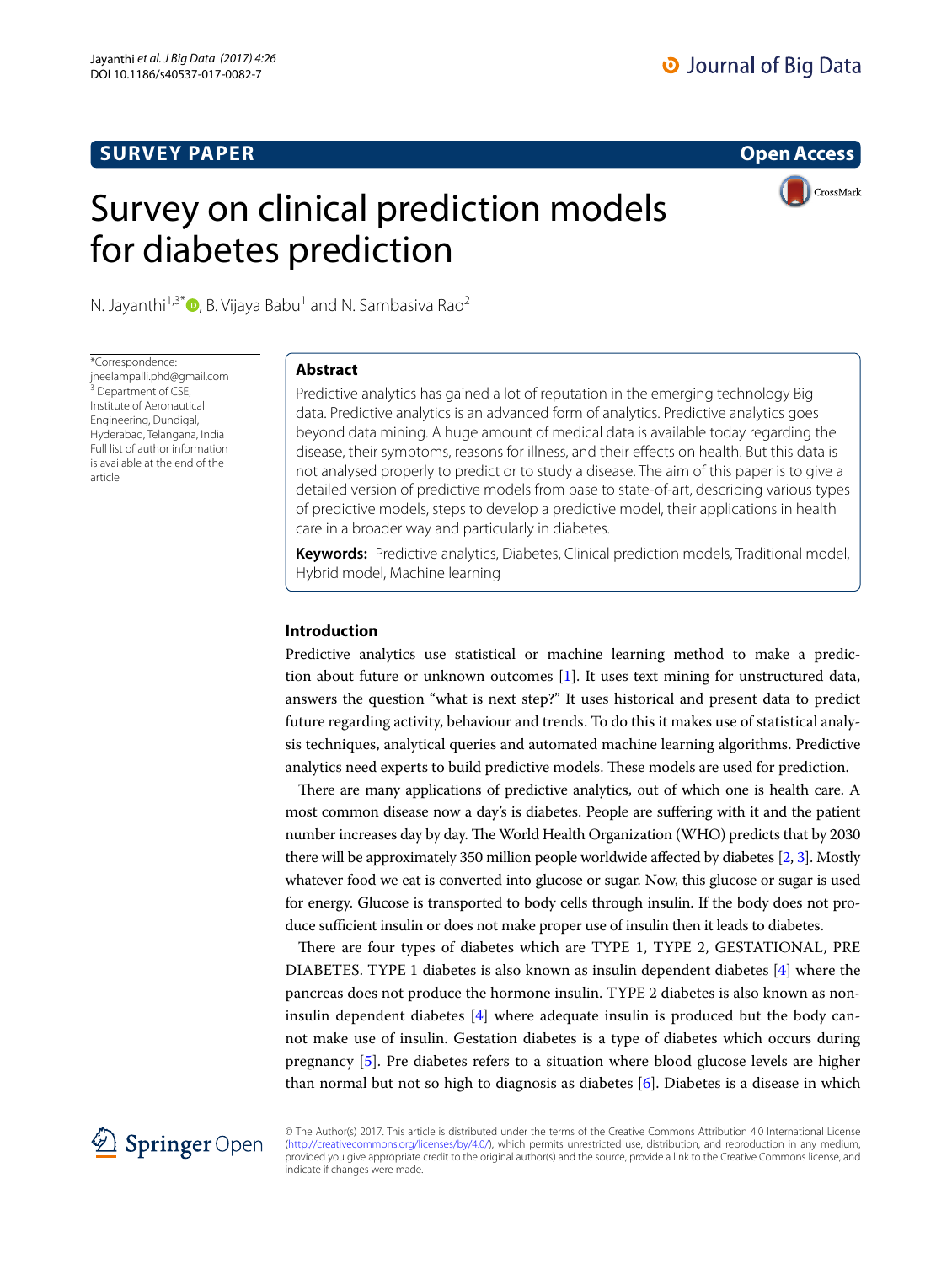blindness, nerve damage, blood vessel damage, kidney disease and heart disease can be developed [[7\]](#page-13-6). By the use of predictive analytics in the feld of diabetes, diabetes diagnosis, diabetes prediction, diabetes self-management and diabetes prevention can be achieved as per the literature survey.

Future the paper is organized into three sections. ["Related work"](#page-1-0) gives the background of predictive analytics. ["Clinical prediction model"](#page-5-0) describes diferent predictive models used in health care particularly for diabetes, followed by the summary of predictive models and ends with a conclusion and future work.

## <span id="page-1-0"></span>**Related work**

## **Predictive analytics**

As per literature, there are many forms of describing predictive analytics. It is inductive [\[8](#page-13-7)]. It doesn't expect anything about data but it allows the data lead the way. It uses statics, machine learning, neural computing, robotics, computational mathematics and artifcial intelligence to explore all data and fnd meaningful relationships and patterns. Predictive analytics is a set of business intelligence (BI) technologies that uncover relationships and patterns within large volumes of data that can be used to predict behaviour and events. To be more clear see the Fig. [1](#page-1-1). Machine learning used by predictive analytics is a technique to train algorithm which can predict an output based on some input value. This leads to correlations and not to conclusions  $[9]$ .

### **Taxonomy of predictive analytics**

From previous work, there are two major types of predictive analytics such as supervised learning and unsupervised learning [[8,](#page-13-7) [10\]](#page-13-9). Supervised learning is a process of creating predictive models using a set of historical data and produce predictive results. Examples are classifcation, regression and time-series analysis where as in Unsupervised learning does not use the previously known result to train its models. It uses descriptive statics. It identifes clusters or groups [[8\]](#page-13-7). Further classifcation of predictive models are of nine types business rules, classification and decision trees  $[11-13]$  $[11-13]$  $[11-13]$  naive Bayes, linear regression  $[10-12]$  $[10-12]$  $[10-12]$ , logistic regression  $[11, 12, 14]$  $[11, 12, 14]$  $[11, 12, 14]$  $[11, 12, 14]$  $[11, 12, 14]$  $[11, 12, 14]$  $[11, 12, 14]$ , neural networks (NNs)  $[11-13]$  $[11-13]$ , machine learning, support vector machines (SVMs), natural language processing (NLP) [\[11](#page-13-10)]. In paper [\[13](#page-13-11)] the author has described seven types of regression models, each holding importance of its own. He listed seven types of regression models as linear regression,

<span id="page-1-1"></span>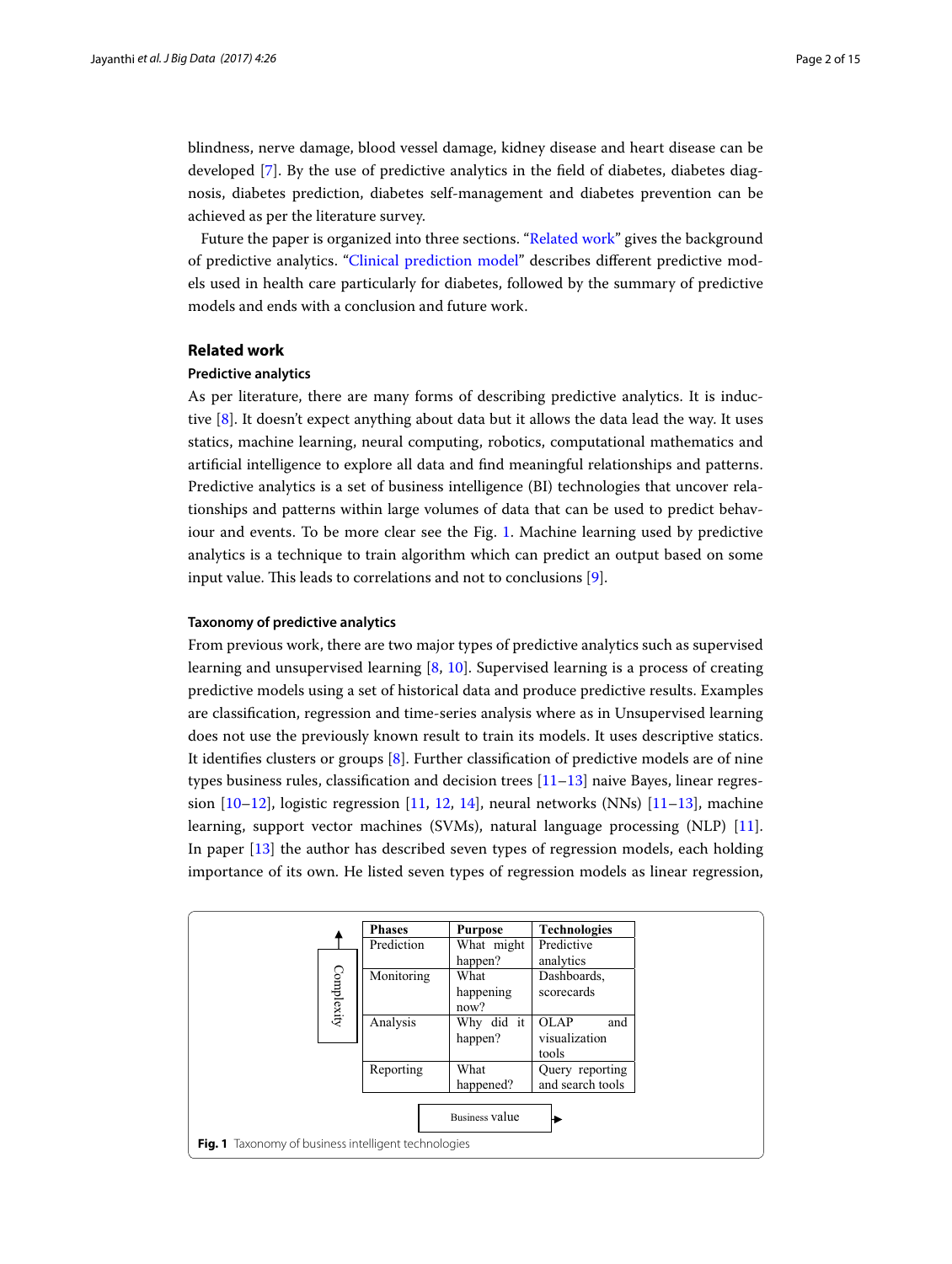logistic regression, polynomial regression, stepwise regression, ridge regression, Lasso regression, elastic net regression. More versions of predictive models are described in two ways Smooth Forecast Model which describe smooth variable outcome for example proft and Scoring Model which describe binary outcome for example whether the blood report indicates disease or normal condition [[9](#page-13-8)]. Another list of predictive models is linear models, decision trees, neural networks, clusters models, support vector machines, expert systems. The difference between simple linear model and generalized linear model is presented in Table  $1$  [\[10](#page-13-9)]. Furthermore, a list of models are Time-series analysis, Monte Carlo simulations, Statistics for spatial data [\[15](#page-13-14)].

## **Steps to develop predictive model**

It was listed that there are six steps for developing predictive models. Which are listed as follows project defnition, exploration, data preparation, model building, deployment, model management [\[9](#page-13-8)].

Usage of predictive model by Organizations is summarized in paper [\[16](#page-13-15)] which is listed in Table [2.](#page-2-1)

A basic architecture about building predictive model consisting of three layers is presented in Fig. [2.](#page-3-0) What is important is how to implement model inputs and outputs, how model show growth when it is turned on or off, when to upgrade or replace according to ongoing time [\[11](#page-13-10)].

#### **Selecting model according to situation**

Depending on situation what model has to be selected is described as for segmentation use clustering algorithm, for developing recommender system use classifcation algorithm, Use decision tree when linear decision boundary is used, for predicting next

| S. no          | Simple linear model                                                                              | <b>Generalized linear models</b>                                                                                                                      |
|----------------|--------------------------------------------------------------------------------------------------|-------------------------------------------------------------------------------------------------------------------------------------------------------|
|                | $\mu = E(Y) = \beta 0 + \beta 1 * X1 + \beta 2 * X2 + \dots + \beta n * Xn$                      | $q(\mu) = \beta 0 + \beta 1 * \lambda 1 + \beta 2 * \lambda 2 + \dots + \beta n * \lambda n$                                                          |
|                | Target variable Y does not depend on the value of<br>Y for any other record, only the predictors | Target variable Y does not depend on the value of Y<br>for any other record, only the predictors                                                      |
|                | Y is normally distributed                                                                        | Distribution of Y is a member of the exponential<br>family of distributions(normal, Poisson, gamma,<br>binomial, negative binomial, inverse Gaussian) |
| $\overline{4}$ | Mean of Y depends on the predictors, but all<br>records have the same variance                   | Variance of Y is a function of the mean of Y                                                                                                          |
| 5              | Y is related to predictors through simple linear<br>function                                     | $q(\mu)$ is linearly related to the predictors. The function<br>g is called the link function                                                         |

<span id="page-2-0"></span>**Table 1 Diference between linear model and generalized model**

<span id="page-2-1"></span>**Table 2 Percentage of usage of prediction model in organizations**

| Percent of model (%) | Model purpose                                                           |
|----------------------|-------------------------------------------------------------------------|
| 65                   | Use to quide decision and plans                                         |
| -52                  | To score records                                                        |
| 41                   | Import models into BI tools or reports                                  |
| 36                   | Scores to create or augment rules                                       |
| 33                   | Embed rules or models in applications to automate or optimize processes |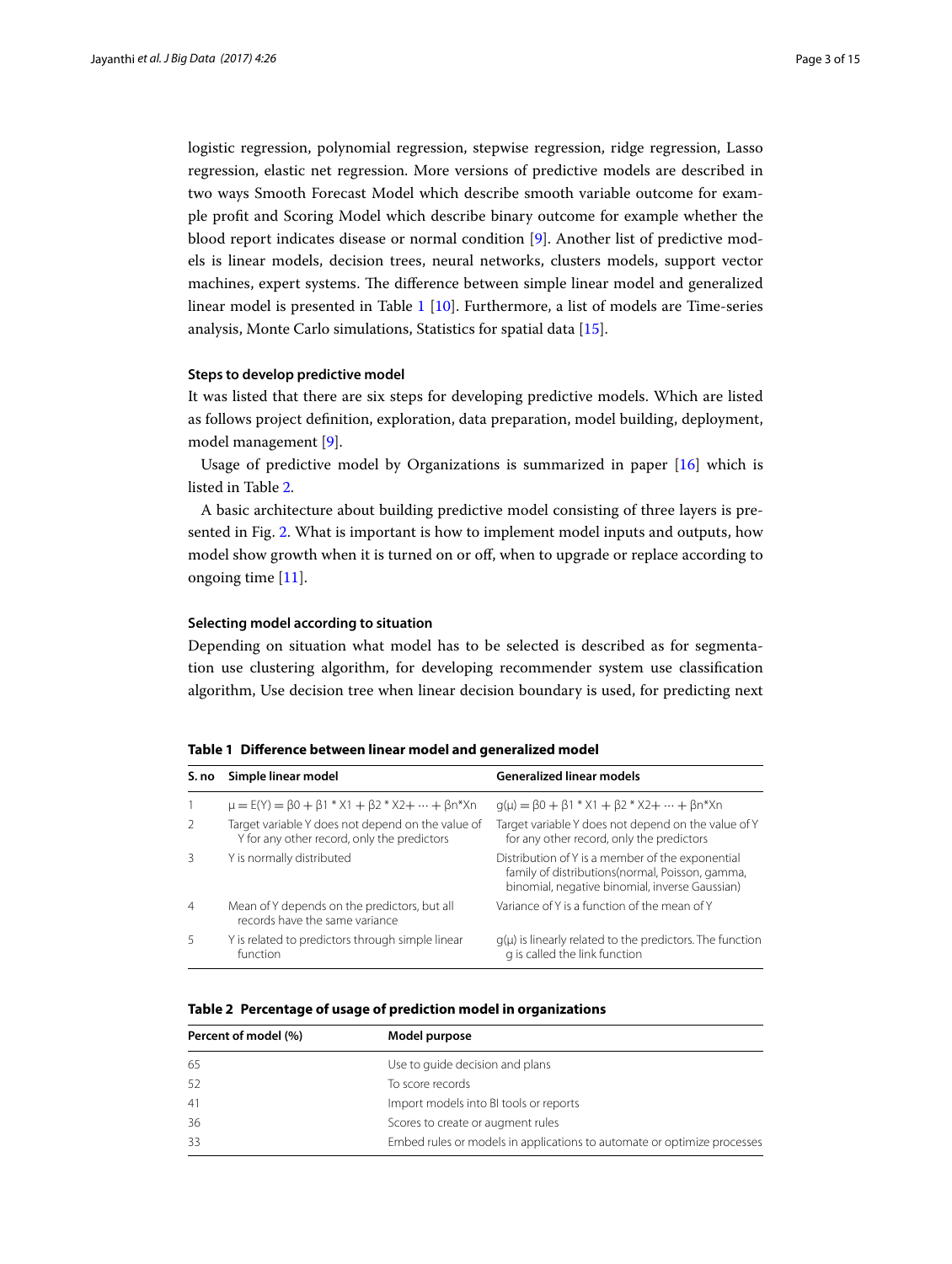

<span id="page-3-0"></span>outcome of time driven events use regression algorithms, to predict continuous values use regression, use naïve Bayes when features are conditionally independent, Machine learning is used for classifying text problems with ensemble model sometimes [\[11](#page-13-10)].

### **Deploying the predictive model**

Deployment means using a model for the intended purpose. Most predictive models are built depending on the decisions made by the organization [[17\]](#page-13-16). Various ways for deploying the predictive model are sharing the model, score the model, incorporate the model in a BI report, embed the model in application [[8\]](#page-13-7).

## **Assessment of predictive model**

Predictive models are commonly assessed using c-statistics. This measure indicates whether the predictive model predicts positive or negative outcomes. If model c-statistics exceeds 0.7 it is considered as an acceptable prediction, if c-statistics is 0.5 then model prediction is not good [\[18](#page-13-17)]. c-statistics is equal to the area under ROC curve. Grading based on c-statistics is shown as in Table [3](#page-3-1). Another way to assess the prediction model is Analysis of variance (ANOVA) when data is categorical  $[11]$  $[11]$ . The measures are listed in Table [4.](#page-3-2)

| Range       | Grade      |
|-------------|------------|
| $0.9 - 1.0$ | Excellent  |
| $0.8 - 0.9$ | Good       |
| $0.7 - 0.8$ | Acceptable |
| $0.6 - 0.7$ | Poor       |
| $0.5 - 0.6$ | Fail       |

<span id="page-3-1"></span>**Table 3 Acceptance of predictive model based on c-statistics**

<span id="page-3-2"></span>

|  |  |  | Table 4 Measures used model assessment when data is categorical |  |  |  |
|--|--|--|-----------------------------------------------------------------|--|--|--|
|--|--|--|-----------------------------------------------------------------|--|--|--|

| Measure          | Significance                                                                                                               |
|------------------|----------------------------------------------------------------------------------------------------------------------------|
| R square         | Project the efficiency of the model in terms of independent variables                                                      |
| Significance F   | To check whether results are reliable or not if F less than 0.5 model is OK else stop using those<br>independent variables |
| Coefficients     | Regression line Y = intercept + $A * X1 + -B * X2$<br>A and B are coefficients these are useful for forecasting            |
| <b>Residuals</b> | These are used to show how far the actual data points are from predicted data points                                       |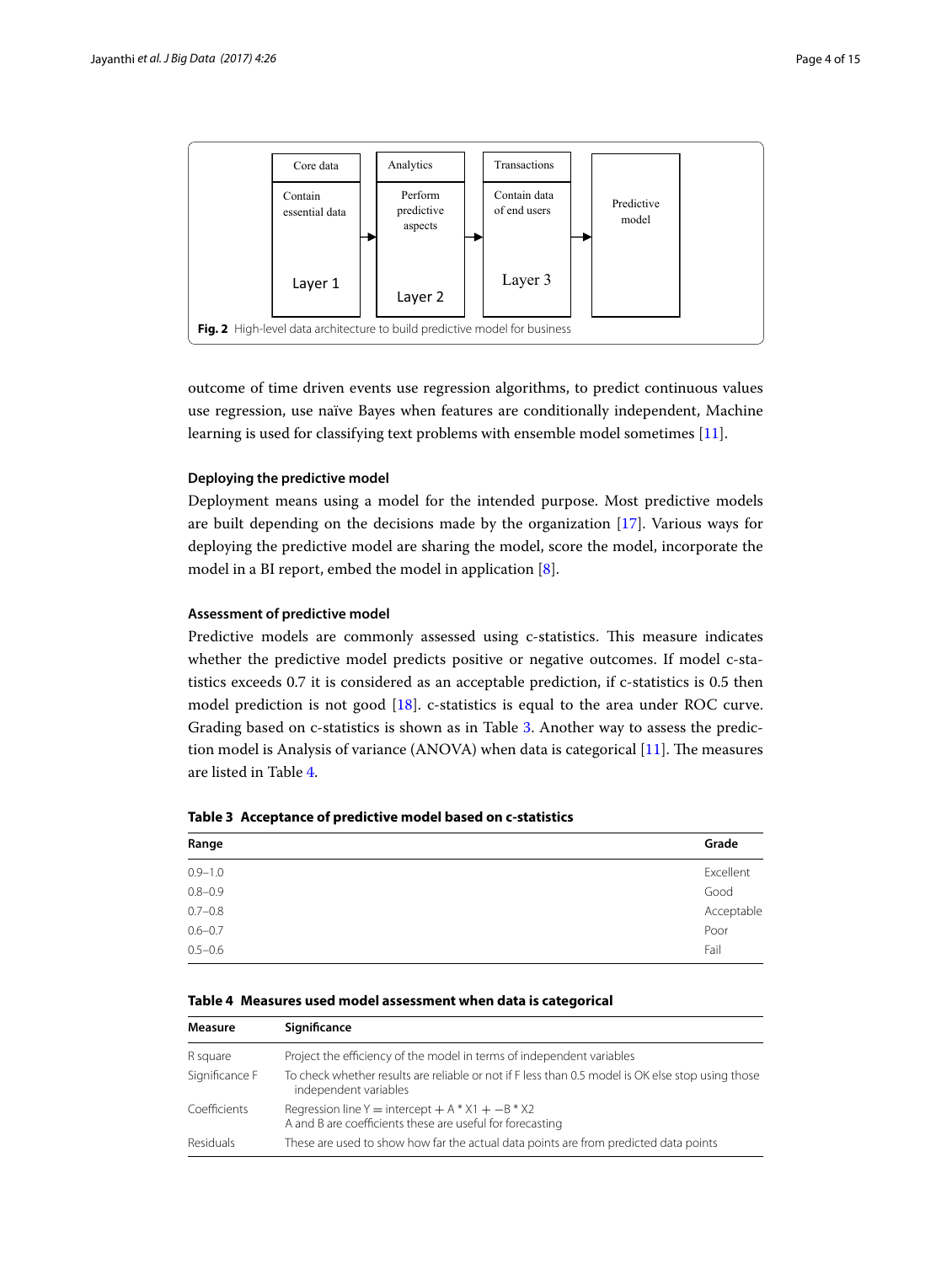Some metrics that are considered for successful model are

- 1. Uplift from model
	- a. Compare the performance of predictive model against random results with lift charts and decline tables.
	- b. Evaluate the validity of the discovery with target shufing.
	- c. Test predictive model consistency using bootstrap sampling.
- 2. Use empirical measures of accuracy such as confdence levels or other statistical quantities if the aim of models is to provide highly accurate predictions or decisions.

#### **Applications of predictive analytics**

Predictive analytics have huge applications in various felds like Homeland security, Crime prevention, Infrastructure management, Cyber security, Intelligent Transportation, Health care and bioinformatics, Text mining, Fraud detection, Social media and decision support [[1\]](#page-13-0), Credit scores, Credit card, fraud detection, Mail Sorting, Weather prediction, Hot dogs and hamburgers [\[16](#page-13-15)], not only about resource allocation but also about where or how should to allocate resource, what to expect from outcomes of model, how to manage the key drivers of the economic model for better outcome? [[19\]](#page-13-18). There are four ways to monetize predictive models. The first way is for saving cost. The second way is using a predictive model for improving revenue. The third way is for returning investment and lastly is for risk management [\[20](#page-13-19)].

#### **Predictive modeling tools**

Predictive modeling tools [\[19](#page-13-18)] are summarized in Table [5.](#page-5-1)

#### **Existing predictive models**

From paper [[16\]](#page-13-15) author have listed existing predictive models and their usage

1. Optum predictive model

This model is used to predict employees of the company, who are interested to join optum health management programs.

2. Netfix

This algorithm determines which movies a customer is likely to enjoy.

3. Match.com

This is a behaviour modeling algorithm as it learns from the behaviour of similar users and factors and recommends those sites to new users who for the same topic on the web.

4. Santa Cruz's predictive policing program

This algorithm will analyse and detect patterns of past years crime data and predicts areas and windows of time that are high at risk.

5. Harrahs casino

It predicts the pattern of gambling players based on their level of dissatisfaction and intervene.

6. Fighting medicare fraud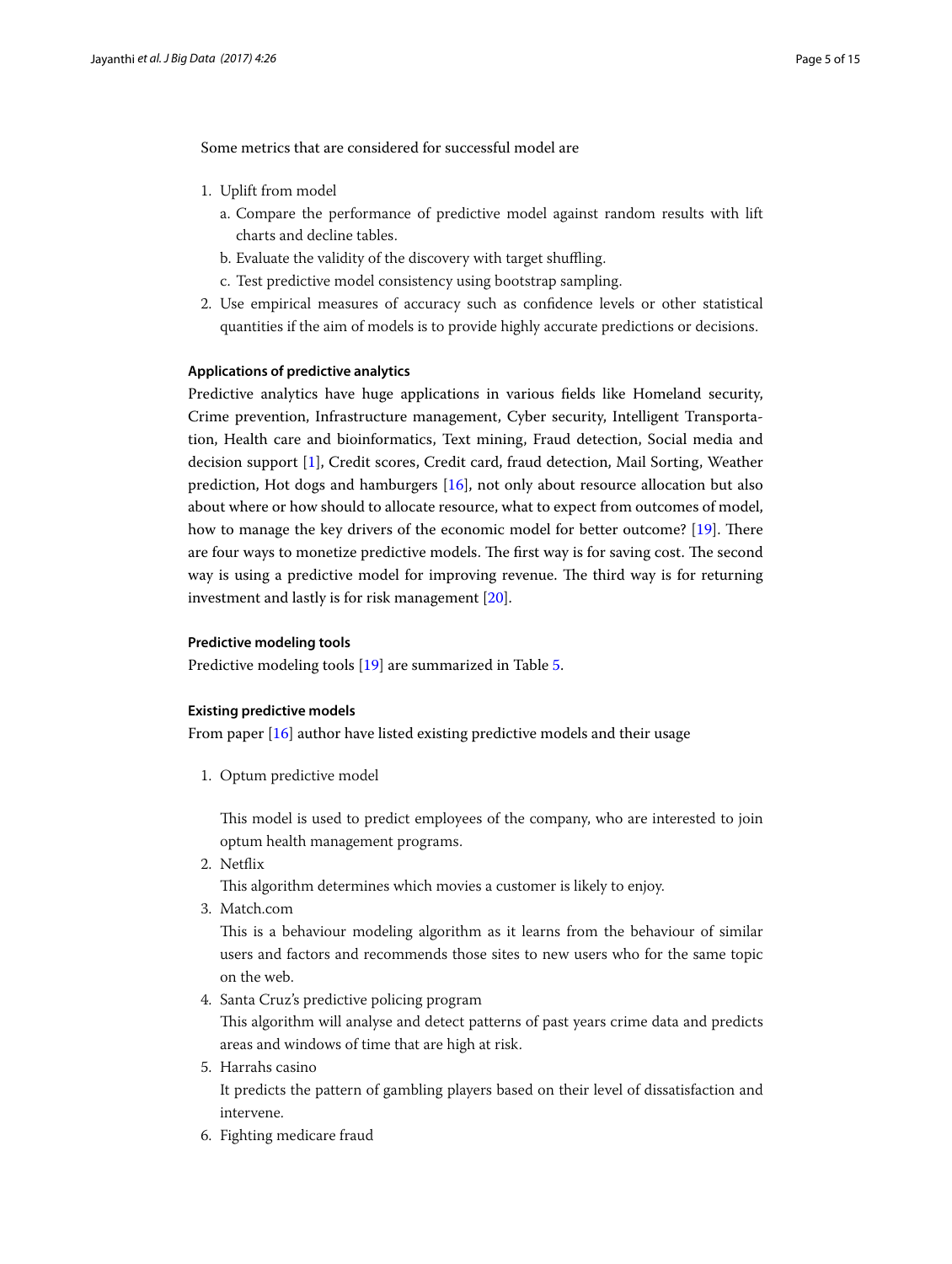| Risk groupers                  | These tools are best used for               | Acturial                     |
|--------------------------------|---------------------------------------------|------------------------------|
|                                |                                             | Underwriting                 |
|                                |                                             | Profiling perspectives       |
| Statistical models             | These tools require lots of historical data | Linear regression            |
|                                |                                             | Logistic regression          |
|                                |                                             | Anova                        |
|                                |                                             | Time series                  |
|                                |                                             | Trees                        |
|                                |                                             | Non-linear regression        |
|                                |                                             | Survival analysis            |
| Artificial intelligence models | These are new methods                       | Fuzzy logic                  |
|                                |                                             | Neural networks              |
|                                |                                             | Genetic algorithm            |
|                                |                                             | Nearest neighbor pairing     |
|                                |                                             | Conjugate gradient           |
|                                |                                             | Rule induction               |
|                                |                                             | Principal component analysis |
|                                |                                             | Simulated annealing          |
|                                |                                             | Kohonen network              |

## <span id="page-5-1"></span>**Table 5 Predictive modeling tools**

Centers for Medicare and Medicaid Services (CMS) is poised to begin using predictive modeling technology to fight Medicare fraud. This algorithm automatic alerts and risk scores for claims.

7. VISA

This algorithm predicts people behaviour.

8. TCS diabetes Readmission predictive analytics model

This predictive model predicts patient readmission rates using a statistical model [[21](#page-13-20)].

# <span id="page-5-0"></span>**Clinical prediction model**

### **Clinical model**

The clinical prediction model is very valuable as it can be applied to a various scenario like screening, prediction, medical decision making and education in health. In the medical feld, the prognosis is considered as a fundamental component. In paper [\[22\]](#page-13-21) a process of developing clinical prediction model is explained with fve steps:

- i. Preparation for establishing clinical prediction models.
- ii. Dataset selection.
- iii. Handling variables.
- iv. Model generation.
- v. Model evaluation and validation.

Predictive analytics uses regression models on available data for predicting outcomes mostly in the medical feld. In past medical data was collected manually by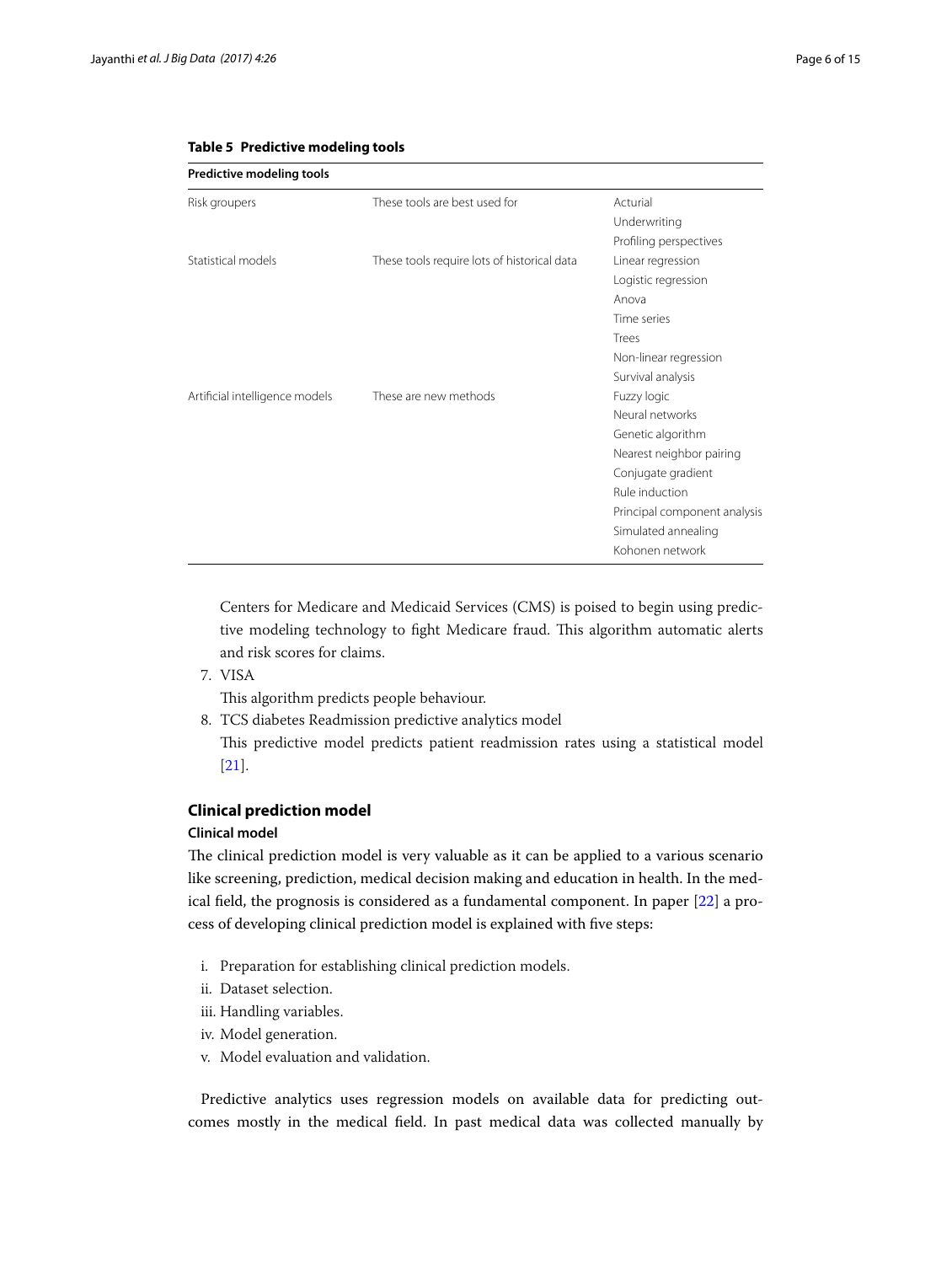handwritten, dictated or incomplete, this data was small for predictive modeling. But now a day because of EMRs, diverse and large digital data of health care is available as listed in Table [6.](#page-6-0) Natural processing languages are used to access unstructured data. This increases the quality of data and also quality prediction. The relative predictive power of a statistical model increases exponentially when using millions of patients instead of hundreds of patients. To discover relevant predictive variables clinical, claims, socioeconomic and care management data should be integrated to form one dataset [[18\]](#page-13-17).

## **Diferent prediction models used for diabetes**

A multi stage adjustment model with low misclassifcation rate which predicts which persons are most likely to develop diabetes is built by using KoGES dataset [[23\]](#page-13-22). A physiological model which can predict the blood glucose level 30 min in advance was developed using five patients data by training SVR with physiological features. This helped in producing best results than doctors  $[24]$  $[24]$ . Another type of predictive model is sparse factor graph model. By using which diabetes complications are not the only forecast but also can discover the underlying associations between diabetes complications and lab test types. All algorithms were implemented in  $C_{++}$ , and all experiments were performed on a Mac running Mac OS X with Intel Core i7 2.66 GHz and 4 GB of memory. The data set used for the experiment is collected from a geriatric hospital. The data set contain 1-year span data with 181,933 medical records, 35,525 patients data and 1945 types of lab tests. 60% of data was chosen for training the model and the rest for testing. The proposed model addresses two challenges feature sparseness and knowledge skewness [[25\]](#page-13-24).

A hybrid model has been developed to predict whether the diagnosed patient may develop diabetes within 5 years or not. A tool used for this purpose is WEKA and the data set was PIMA Indian diabetes data set. This hybrid model has achieved 92.38% accuracy  $[26]$  $[26]$ . The details of the hybrid model are shown in Fig. [3.](#page-7-0)

Another hybrid prediction model helps in producing optimal feature subset. Tis helps in detecting diabetes with high accuracy. To implement the model WEKA tool is used on PIMA Indian diabetic dataset. The proposed models have given an accuracy of 98.9247%. The procedure adopted by authors in developing predictive model is first preprocessed the dataset, then compute F-score values of features, select features with high F-score as discriminative features, then k-means algorithm is used to select feature subset that gives minimum clustering error and fnally SVM is used to classifcation [[27](#page-13-26)] as shown in Fig. [4](#page-7-1).

| Model      | Data          |                                                                                     |                                                          |
|------------|---------------|-------------------------------------------------------------------------------------|----------------------------------------------------------|
|            | <b>Size</b>   | <b>Sources</b>                                                                      | Quality                                                  |
| <b>DIG</b> | l imited data | Claims data<br>Inpatient data only                                                  | Poor<br>Unstructured<br>Data can not be accessed         |
| Morden     | Large data    | $Emr + claims + socioeconomic + care management$<br>Inpatient $+$ outpatient $+$ ED | <b>Excellent</b><br>Unstructured data can be<br>accessed |

<span id="page-6-0"></span>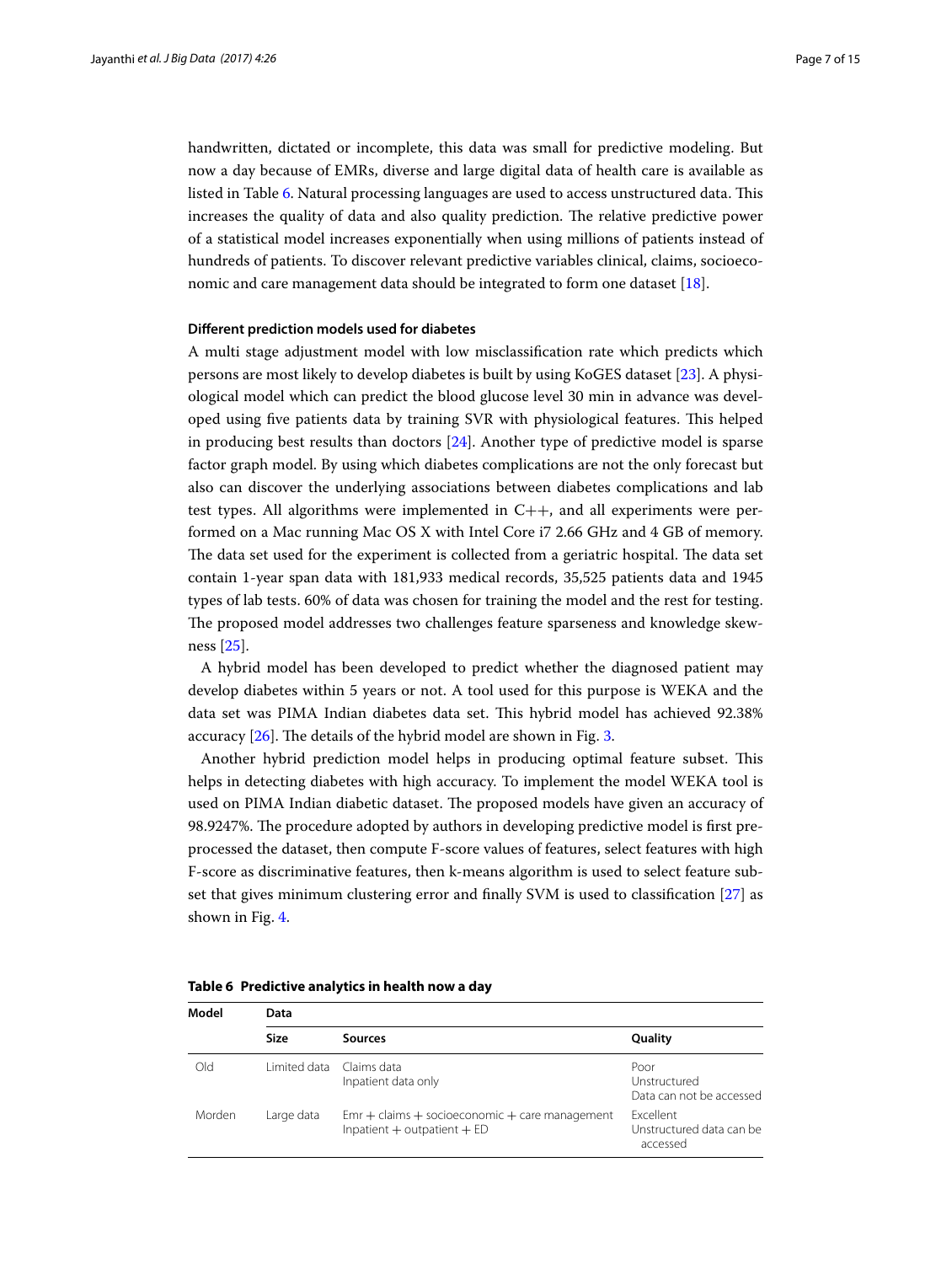

<span id="page-7-0"></span>

<span id="page-7-1"></span>In paper [[28\]](#page-13-27) the authors used two diferent types of neural networks to express which will output the accurate classifier in predicting diabetes. The two neural network models are multilayer neural network and probabilistic neural network. The dataset contains Pima Indian diabetes, having two classes and 768 samples. 576 samples were used for training and 192 were used for testing. The proposed methods were proved to better when compared with other previous methods.

In paper [\[29\]](#page-13-28) the author developed a prediction model based on Hybrid-Twin Support Vector Machine (H-TSVM), which predicts whether a new patient is sufering from diabetes or not. They used Pima dataset for conducting an experiment. The factor that keeps this proposed method different from others is kernel function. The classifier produces an accuracy of 87.46%.

In paper [[30\]](#page-13-29) the author proposed a predicting model that classify type 2 diabetic treatment plans into three groups such as insulin, diet and medication. The dataset used for developing the model was JABER ABN ABU ALIZ clinic centre which contains 318 medical records. The model was developed using WEKA tool by applying J48 classifier and it has produced an accuracy of 70.8%.

In paper [[31\]](#page-13-30) the author developed a prediction model which predicts what are different types of disease a diabetic patient can develop. To develop the model a data set of 3 years span is collected from AR hospital with 739 patient details and 31 attributes. The pre processed data after deleting outliers by using distance based outlier detection (DBOD), is given as input to logistic regression model which was built by Bipolar Sigmoid Function that is calculated using Neuro based Weight Activation function. The model produced prediction accuracy of 90.4%.

In paper [\[32](#page-14-0)] a tool FNC was developed that can be used for diagnosing diabetes as shown in Fig. [5](#page-8-0). The proposed model is developed by incorporating three techniques fuzzy logic, neural network and Case based reasoning with 200 patient details having 16 input attributes. Fuzzy logic and neural networks are implemented by using Matlab, Case based Reasoning is implemented by using MyCBR plug-in. After obtaining the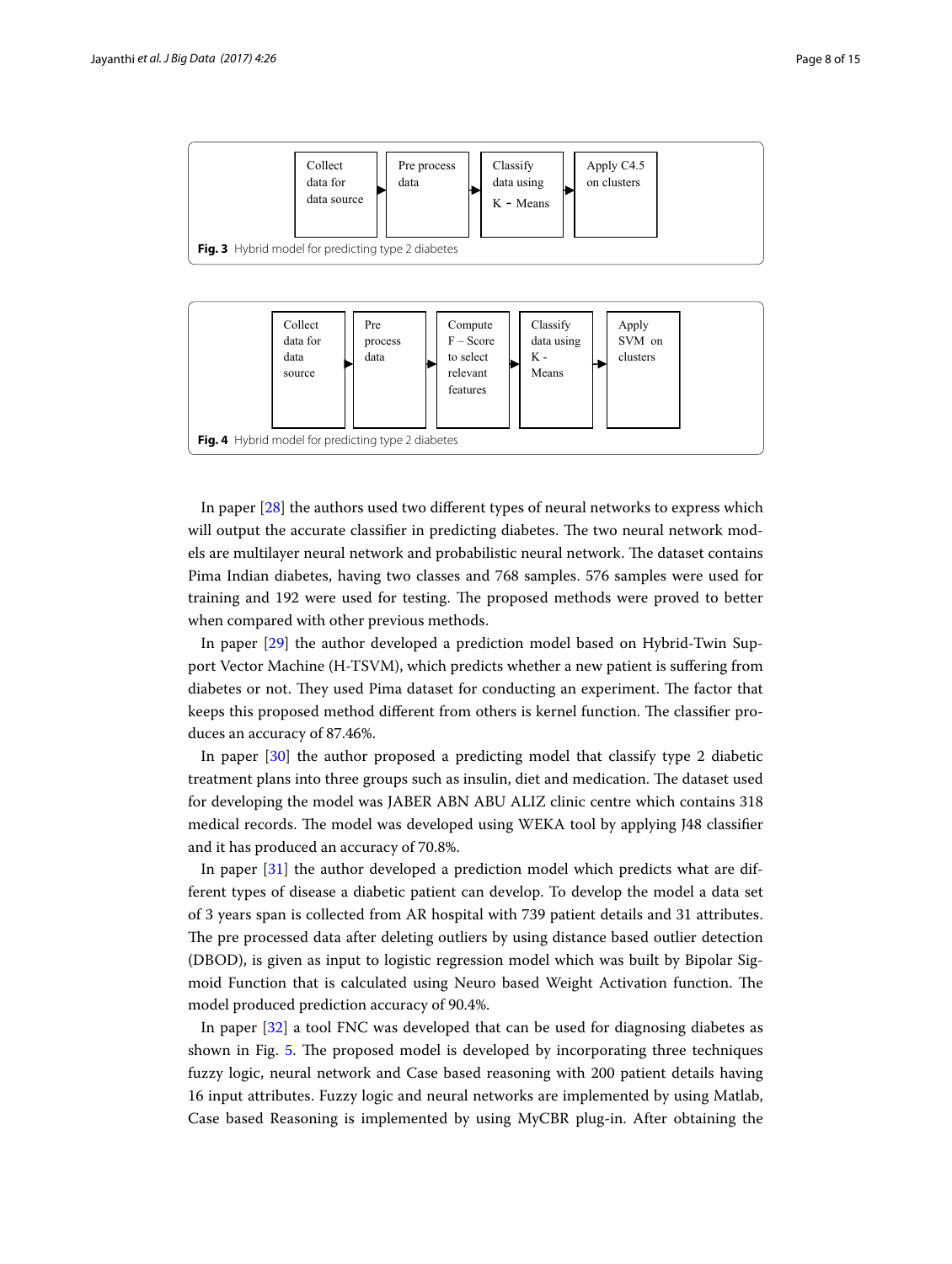

<span id="page-8-0"></span>result from three approaches rule based algorithm was applied to all three techniques to improve the accuracy. Finally, the best accuracy was obtained for case based reasoning.

In paper [\[33](#page-14-1)] author developed a hybrid model KSVM. The important criteria that make this model diferent from other methods are feature selection algorithm. PIMA data set was utilized to do experiments and results were produced. It was shown that diagnosis results using K-SVM are 99.74, 99.78, and 99.81 for learning experiments with amount 50, 60, and 70% data respectively, and 99.82, 99.85, and 99.90 for testing experiments with amount 50, 60, and 70% data respectively.

In paper [[34\]](#page-14-2) authors developed a prediction model that would predict whether a person would develop diabetes by considering daily lifestyle activities. To build prediction model PIMA diabetes data set was used and CART (Classifcation and Regression Trees) machine learning classifier was applied. The proposed model could provide an accuracy of 75%.

In paper [[35\]](#page-14-3) authors developed a prediction model that would predict whether a person develops diabetes or not. To achieve this PIMA diabetes dataset was used. In the proposed method frst controlled binning technique is applied then multiple regression was used to improve the accuracy of the model. After incorporating all techniques an accuracy of 77.85% was achieved. The controlled binning technique which is innovative thought in this paper is calculated by using the Eqs.  $(1)$  $(1)$  and  $(2)$  $(2)$ 

<span id="page-8-1"></span>Bin size = 
$$
(Loss percentage) * total number of transactions
$$
 (1)

<span id="page-8-2"></span>Loss on each data element = 
$$
(loss\%
$$
 \* value of data element) (2)

In paper [\[36](#page-14-4)] authors developed a decision tree model for the diagnosis of type 2 diabetes. They used Pima Indian diabetes dataset. Pre-processing techniques like attributes identifcation and selection, handling missing values, and numerical discretization was used to improve the quality of data. Weka tool was used, J48 decision tree classifer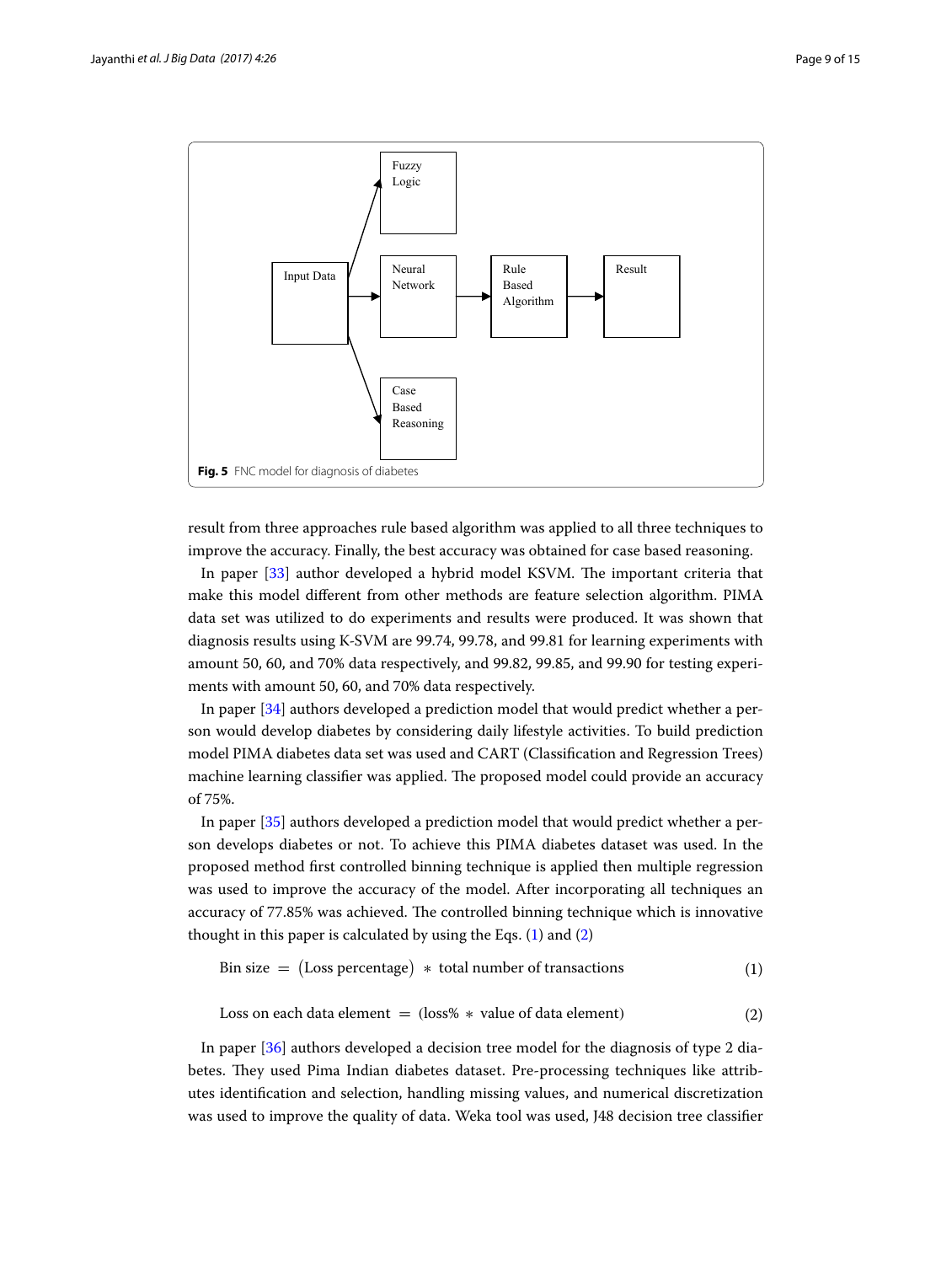was applied to construct the decision tree model. The model produced an accuracy of 78.17%.

In paper [\[37](#page-14-5)] the authors developed a prediction model by using neural networks to classify and to diagnose onset and progression of diabetes. They have used 545 patients' data from a diabetes clinic. First, they trained and tested neural networks with a diferent number of neurons and found a neural network with seven neurons has produced highest accuracy. The memetic algorithm is used to update weights which improved the accuracy of the model from 88.0 to 93.2%. this model was compared with other models too. But a neural network with seven neurons and application of memetic algorithm is observed as the best model (Figs. [6](#page-9-0), [7\)](#page-9-1).

In paper [\[38](#page-14-6)] the authors have developed an expert healthcare predictive decision support system that predicts diabetes. This model is trained on Pima diabetes dataset. Decision tree and K-nearest neighbor algorithms are used to develop the model and found that C4.5 algorithm has achieved 90.43% accuracy.

In paper [\[39](#page-14-7)] the authors have developed a prediction model using Chi squared test to find not only dependencies between factors but also independences. Then CART is applied to build a prediction model which has 75% accuracy. Data was collected through questioners from 200 people and model was built using R tool.

In paper [[40\]](#page-14-8) authors developed an elastic net model which improves the accuracy for estimating glucose. The authors have collected 45 experimental sessions data set from diabetic patients. The data was collected from a noninvasive glucose device i.e., a blood sample is not taken. Three models were constructed using regularized methods LASSO,



<span id="page-9-1"></span><span id="page-9-0"></span>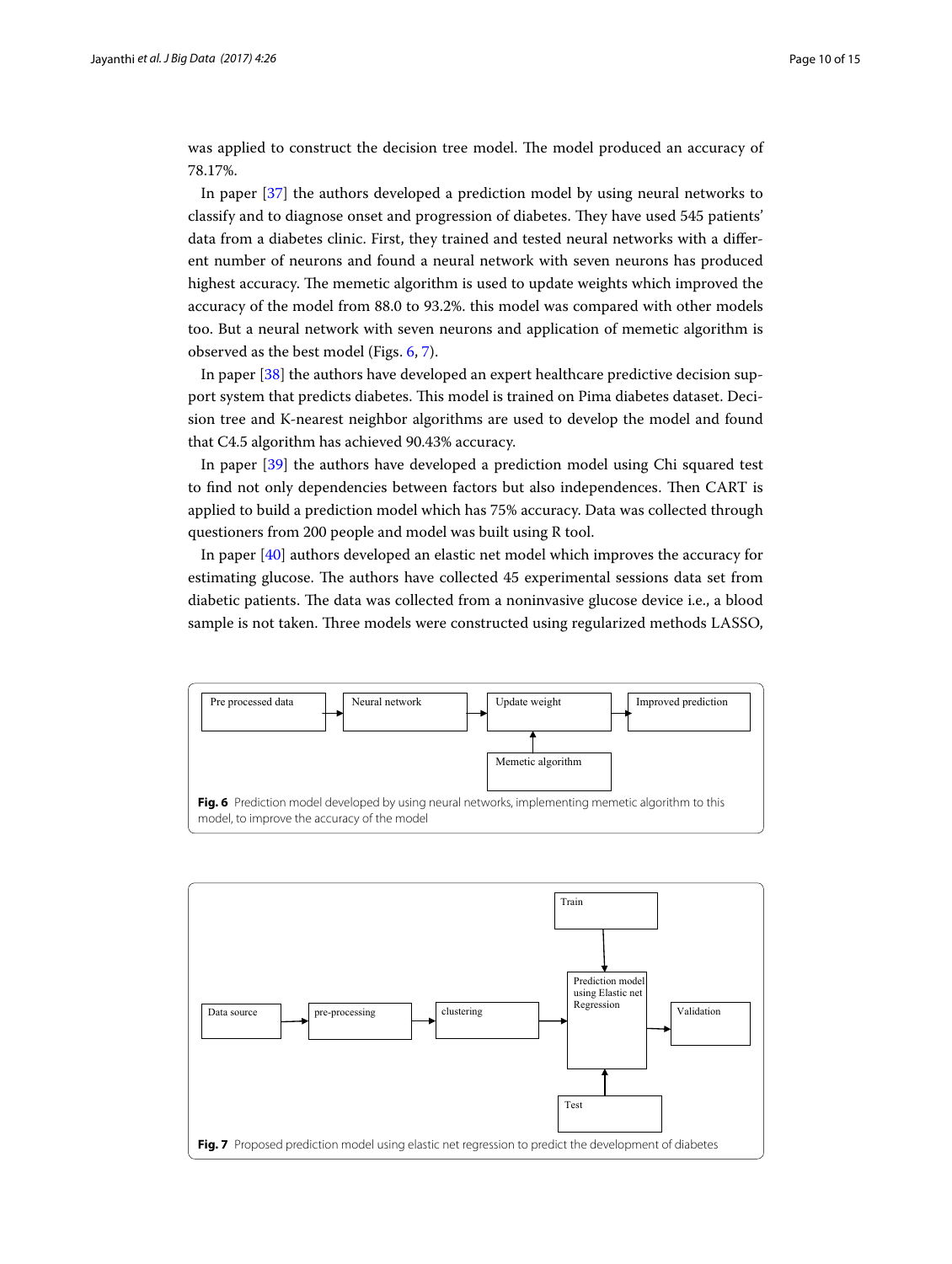| Paper no       | Dataset               | Prediction model                      | Technique                                                                                      | آه<br>P                     | Outcome                                                                                                    | Accuracy                                     |
|----------------|-----------------------|---------------------------------------|------------------------------------------------------------------------------------------------|-----------------------------|------------------------------------------------------------------------------------------------------------|----------------------------------------------|
|                | Koges                 | Multi stage adjustment model          | Not mentioned                                                                                  | Not mentioned               | Which person is most likely to develop<br>diabetes                                                         | Not mentioned                                |
| $\supseteq$    | Five patients data    | Physiological model                   | ŠИ                                                                                             | Not mentioned               | Predicts blood glucose level 30 min in<br>advance                                                          | Not mentioned                                |
|                | Geriatric Hospital    | Sparse factor graph model             | Not mentioned                                                                                  | Not mentioned               | Forecast diabetes complications and uncover<br>underlying relationship between diabetes<br>and lab reports | Not mentioned                                |
| $\infty$       | Pima                  | Hybrid model to predict               | $Clustering + CA.5$                                                                            | Weka                        | Predict whether the diagnosed patient may<br>develop diabetes within 5 years or not                        | 92.38%                                       |
| $\overline{0}$ | Pima                  | Hybrid prediction model               | Clustering + SVM                                                                               | Weka                        | Optimal feature subset which helps in detect-<br>ing diabetes with high accuracy                           | 98.9247%                                     |
| $\approx$      | Pima                  | Neural networks                       | Multilayer neural network and<br>probabilistic neural network                                  | Not mentioned               | Output the accurate classifier in predicting<br>diabetes                                                   |                                              |
| ಸ              | Pima                  | Hybrid-twin support vector<br>machine | Kernel functions                                                                               | Not mentioned               | Predicts whether a new patient is suffering<br>from diabetes or not                                        | 87.46%                                       |
| 22             | Jaber Abn Abu<br>Aliz | Prediction model                      | J48 classifier                                                                                 | Weka                        | Classify type 2 diabetic treatment plans                                                                   | 70.8%.                                       |
| 23             | Ar Hospital           | Logistic regression model             | Bipolar sigmoid function that is<br>calculated using neuro based<br>weight activation function | Not mentioned               | Predicts what are different types of disease a<br>diabetic patient can develop                             | 90.4%                                        |
| 24             | Not mentioned         | Finc model                            | case based reasoning, rule<br>Fuzzy logic, neural network,<br>based algorithm                  | Matlab and Mycbr<br>plug-in | Used for diabetes diagnosing                                                                               | Not mentioned                                |
| 25             | Pima                  | Ksvm                                  | Feature selection algorithm                                                                    | Not mentioned               | Used for diabetes diagnosing                                                                               | 99.82-50, 99.85-60, and<br>99.90-70% of data |
| 26             | Manual collection     | Cart                                  |                                                                                                | Manual                      | Used to predict whether a person would<br>develop diabetes or not                                          | 75%                                          |

<span id="page-10-0"></span>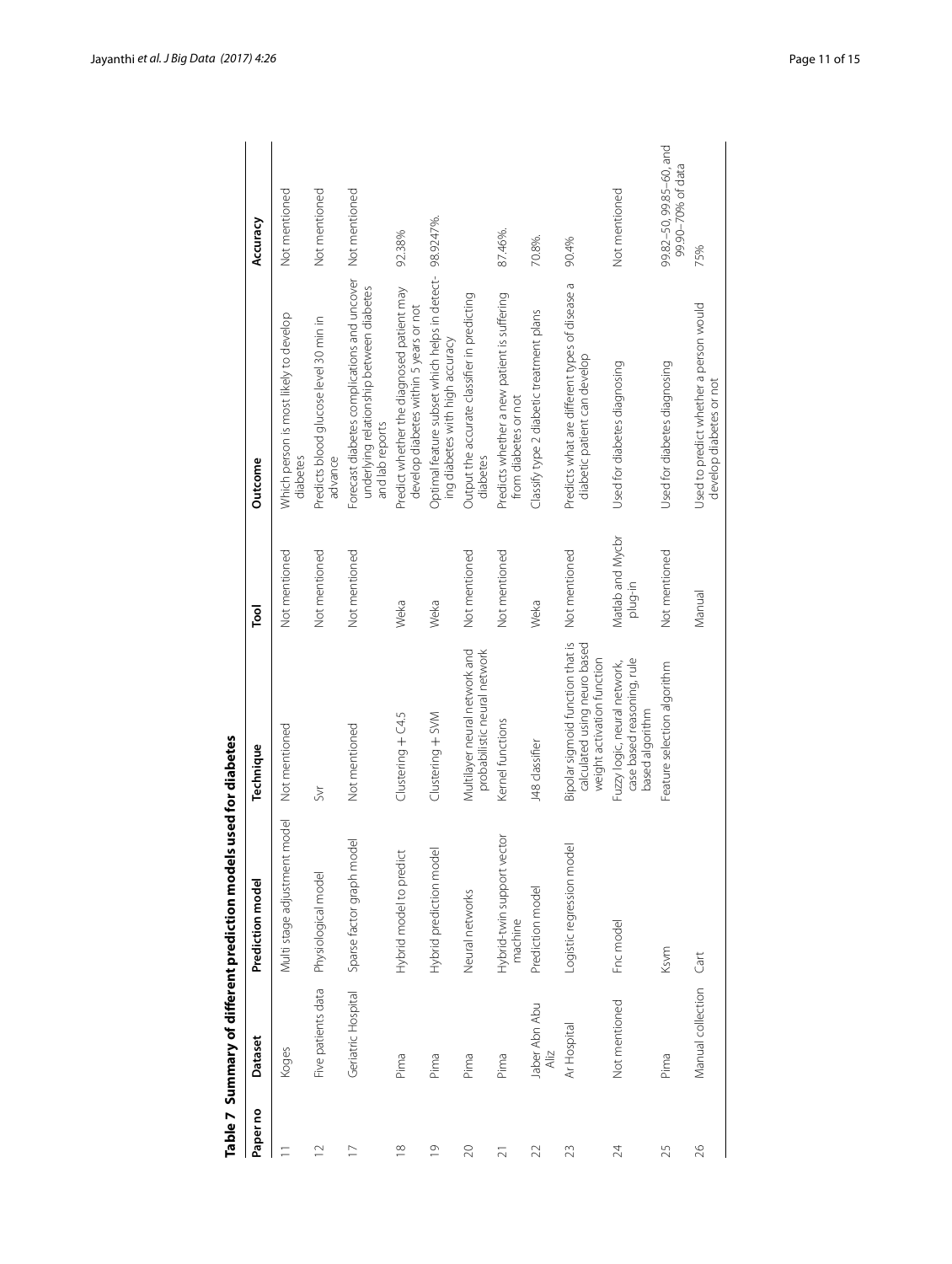| Table 7 continued |                |                      |                                             |               |                                                                                          |               |
|-------------------|----------------|----------------------|---------------------------------------------|---------------|------------------------------------------------------------------------------------------|---------------|
| Paper no          | <b>Dataset</b> | Prediction model     | Technique                                   | <u>l</u> ool  | Outcome                                                                                  | Accuracy      |
| 27                | Pima           | Correlation analysis | Multiple regression                         | Manual        | Predicts whether patient develops diabetes<br>or not                                     | 77.85%        |
| 36                | Pima           | CART                 | $\frac{48}{5}$                              | weka          | Predicts whether patient develops diabetes<br>or not                                     | 78.17%        |
| 57                | Manual         | Neural networks      | Memetic algorithm                           | Not mentioned | Classify and diagnose onset and progression<br>of diabetes                               | 93.2%         |
| 38                | Pima           | Prediction model     | C4.5 and KNN                                | Not mentioned | Predicts diabetes or not                                                                 | 93.43%        |
| 39                | Questioner     | Prediction model     | CART                                        |               | Predicts whether a person fall into diabetic<br>in future                                | 75%           |
| $\overline{P}$    | Manual         | Prediction model     | LASSO, ridge and elastic net<br>regressions | ∝             | Predicts glucose level accurately                                                        | Not mentioned |
| Lurrent work Pima |                | Prediction model     | Elastic net regression                      |               | Predicts whether a person develops diabetes  To be worked out<br>or not with in 6 months |               |
|                   |                |                      |                                             |               |                                                                                          |               |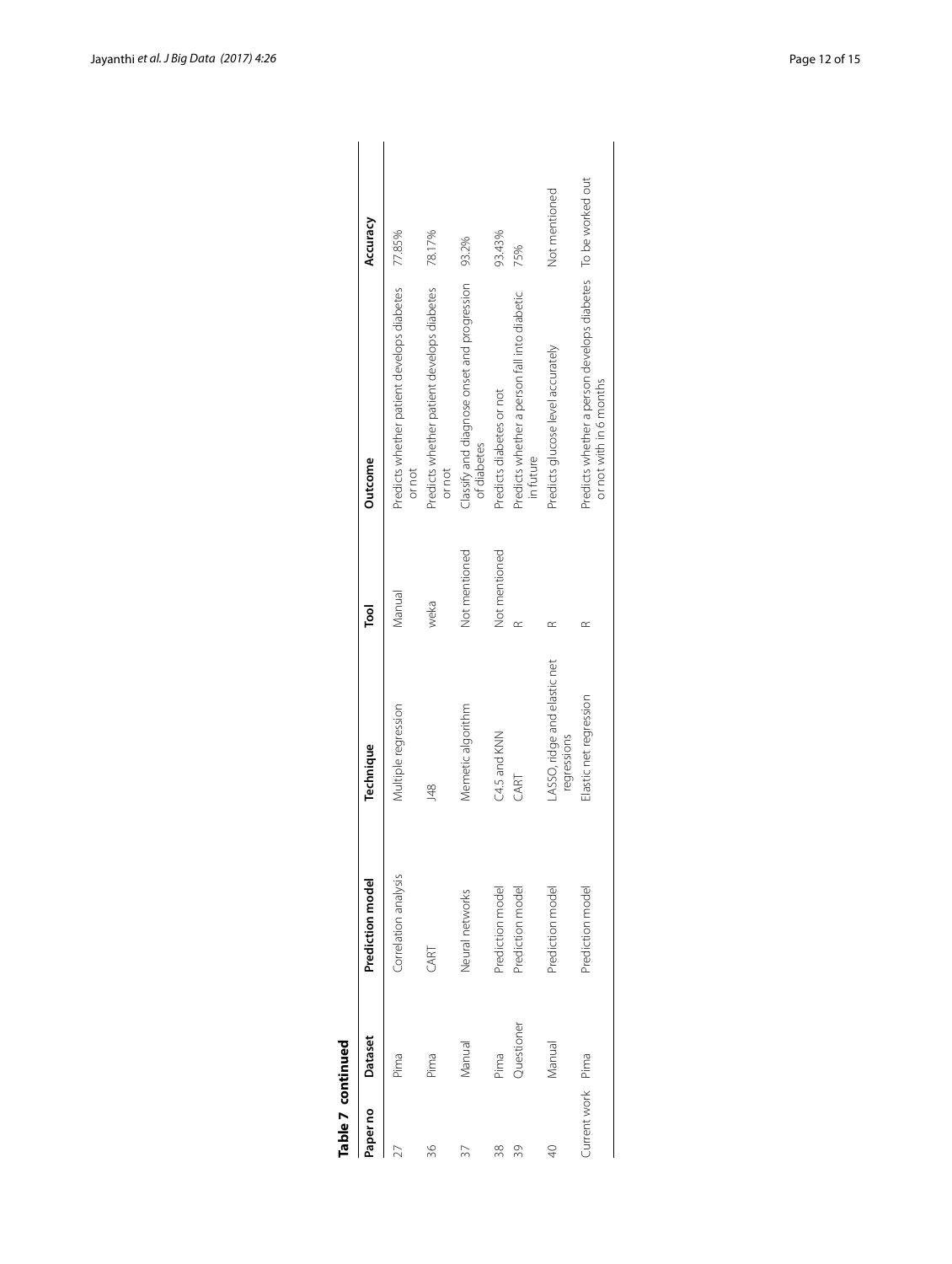Ridged and Elastic net model. The elastic net model has compared with LASSO, ridged and partial least square regression and found Elastic net model is best.

From all of the techniques and prediction models discussed above, we want a prediction model that predicts diabetes of a diagnosed person. Since this output can be obtained depending on the time we would lie to use regression model. Of all regressions, Elastic Net is most useful as categorical, numerical and image or signal form data can be given as input to the model. The elastic net regression model is a combination of LASSO (Least Absolute Shrinkage And Selection Operator) and Ridged Regressions. Tus elastic net regression support shrinkage of coefficients as well as grouping effect. One more interesting point is numerical, categorical and image form data can be given as input to the model.

#### **Summary**

The survey below summarizes the previously developed systems. Different datasets, tools, techniques used previously are listed in Table [7](#page-10-0).

#### **Conclusions**

In this paper a detail description of predictive modeling is presented, a combination of tradition and hybrid prediction models Modeling, This paper showed that hybrid models produce more accuracy than traditional models. A researcher who is willing to do research in developing clinical prediction model would be benefited by this paper. There is a wide range of scope for the development of clinical prediction models especially for diabetes as this is a modern disease in developing countries like India.

As per the survey of above papers we can fnd many gaps that are to be flled, which are usage of larger dataset [\[23](#page-13-22), [34](#page-14-2)], outlier detection [\[35](#page-14-3)], improving prediction model [[34\]](#page-14-2), integration of optimization techniques to hybrid prediction model [\[33\]](#page-14-1), implementation of prediction models for other diseases on android mobile [[31\]](#page-13-30), development of prediction model that include type 1 treatment plans with more attributes [[30](#page-13-29)], usage of datasets of multiple classes [\[4\]](#page-13-3).

#### **Future work**

The problems that are studies in the above papers for improving accuracy for prediction and, diagnosis of diabetes would be worked out further using elastic net regression. Elastic net regression is a combination of LASSO and Ridged Regression techniques to which categorical, numeric and image form data can be given to the regression.

#### **Authors' contributions**

NJ has contributed for acquisition of data, analysis and interpretation of data, Drafting of the manuscript. VB has served as scientifc advisors in study conception, design and for critical revision. SR has critically reviewed the study proposal. All authors read and approved the fnal manuscript.

#### **Author details**

<sup>1</sup> Department of CSE, K L University, Guntur, Andhra Pradesh, India. <sup>2</sup> Sumathi Reddy Institute of Technology for Women, Warangal, India. 3 Department of CSE, Institute of Aeronautical Engineering, Dundigal, Hyderabad, Telangana, India.

#### **Acknowledgements**

I would like to show our gratitude to Dr. Vasantha Vedachalam for sharing her pearls of wisdom with me during the course of this research. Dr. Subba Laxmi for providing necessary information. Dr. P.V. Rao for his comments that greatly improved the manuscript. I thank Dr. Madhu Bala for her insight and expertise that greatly assisted the research. I am also immensely grateful to Ms. B. Padmaja for her comments and interpretations on an earlier version of the manuscript, which was helpful for improvement of the manuscript.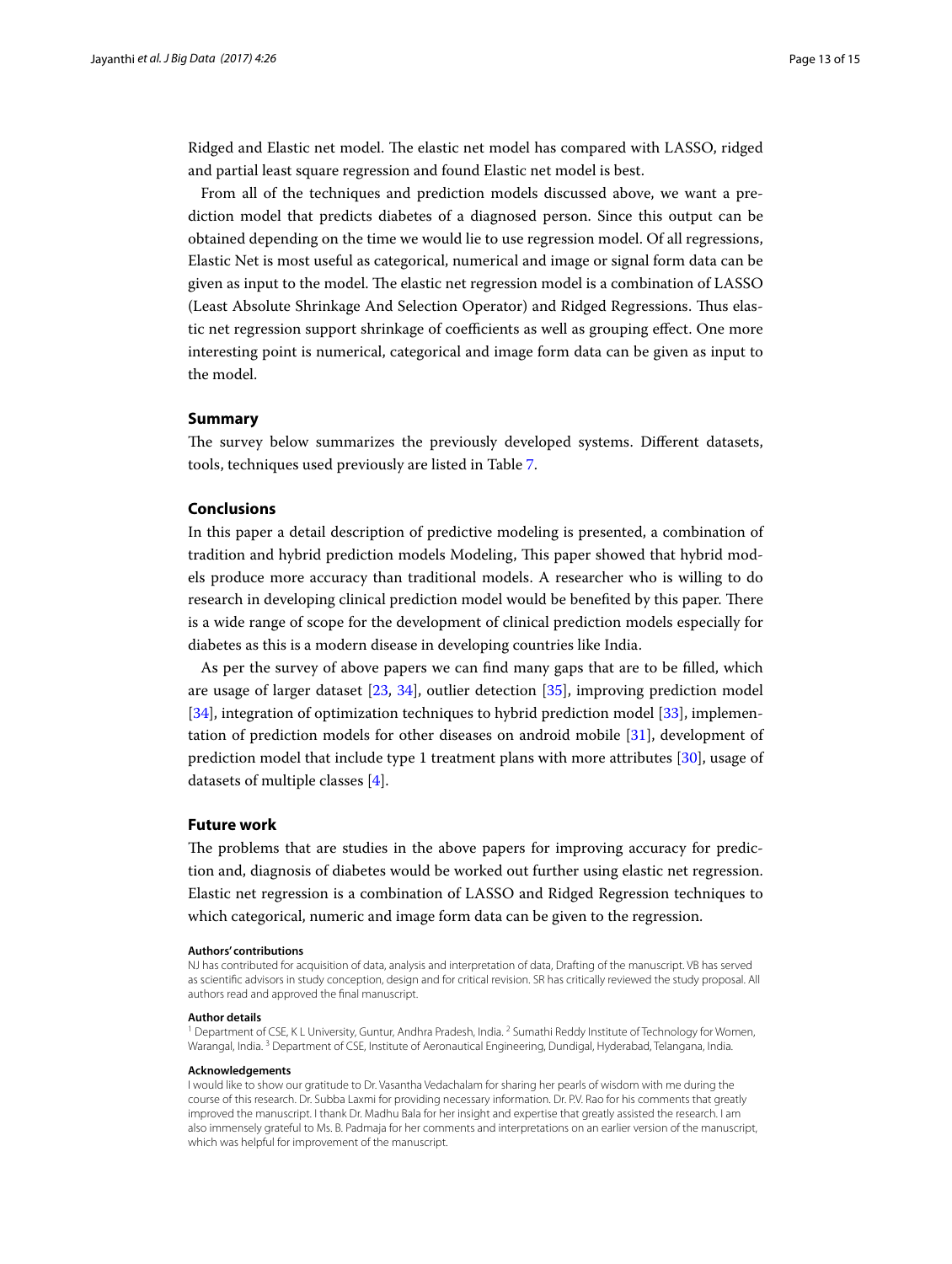#### **Competing interests**

The authors declare that they have no competing interests.

#### **Availability of data and materials**

PIMA Indian data set—UCI Repository.

#### **Consent for publication**

Not applicable.

#### **Ethics approval and consent to participate**

Not applicable.

#### **Funding**

I certify that no funding has been received for the conduct of this study and/or preparation of this manuscript.

#### **Publisher's Note**

Springer Nature remains neutral with regard to jurisdictional claims in published maps and institutional afliations.

Received: 25 May 2017 Accepted: 22 June 2017 Published online: 23 August 2017

#### **References**

- <span id="page-13-0"></span>1. Brown DE, et al. Predictive analytics. Washington: IEEE Computer Society; 2015.
- <span id="page-13-1"></span>2. [http://www.predictiveanalyticsworld.com/patimes/intro-to-machine-learning-algorithms-for-it-profession](http://www.predictiveanalyticsworld.com/patimes/intro-to-machine-learning-algorithms-for-it-professionals-0620152/5580/)[als-0620152/5580/](http://www.predictiveanalyticsworld.com/patimes/intro-to-machine-learning-algorithms-for-it-professionals-0620152/5580/). Accessed 2 July 2017.
- <span id="page-13-2"></span>3. [http://www.who.int/diabetes/publications/en/screening\\_mnc03.pdf.](http://www.who.int/diabetes/publications/en/screening_mnc03.pdf) Accessed 29 Mar 2017.
- <span id="page-13-3"></span>4. Sanakal R, Jayakumari T. Prognosis of diabetes using data mining approach-fuzzy C means clustering and support vector machine. Int J Comput Trends Technol. 2014;11(2):94–8.
- <span id="page-13-4"></span>5. Lakshmi KR, Kumar SP. Utilization of data mining techniques for prediction of diabetes disease survivability. Int J Sci Eng Res. 2013;4(6):933–40.
- <span id="page-13-5"></span>6. Repalli P. Prediction on diabetes using data mining approach. Stillwater: Oklahoma State University; 2011.
- <span id="page-13-6"></span>7. Motka R, et al. Diabetes mellitus forecast using diferent data mining techniques. In: Computer and communication technology (ICCCT), IEEE, 4th international conference. New York: IEEE; 2013.
- <span id="page-13-7"></span>8. Eckerson WW. Predictive analytics. Tdwi Research. 2006.
- <span id="page-13-8"></span>9. [http://data-magnum.com/types-and-uses-of-predictive-analytics-what-they-are-and-where-you-can-put-them-to](http://data-magnum.com/types-and-uses-of-predictive-analytics-what-they-are-and-where-you-can-put-them-to-work/)[work/](http://data-magnum.com/types-and-uses-of-predictive-analytics-what-they-are-and-where-you-can-put-them-to-work/). Accessed 15 Apr 2017.
- <span id="page-13-9"></span>10. [https://link.springer.com/chapter/10.1057%2F9781137379283\\_6#page-1.](https://link.springer.com/chapter/10.1057%252F9781137379283_6%23page-1) Accessed 5 July 2017.
- <span id="page-13-10"></span>11. Kalechofsky H. A simple framework for building predictive models. 2016.
- <span id="page-13-12"></span>12. Tevet D, et al. Introduction to predictive modeling using GLMs a practitioner's viewpoint.
- <span id="page-13-11"></span>13. [https://www.analyticsvidhya.com/blog/2015/08/comprehensive-guide-regression/.](https://www.analyticsvidhya.com/blog/2015/08/comprehensive-guide-regression/) Accessed 20 Apr 2017.
- <span id="page-13-13"></span>14. Gemson Andrew Ebenezer J. Big data analytics in healthcare: a survey. ARPN J Eng Appl Sci. 2015;10(8).
- <span id="page-13-14"></span>15. <http://www.dummies.com/programming/big-data/data-science/data-science-for-dummies-cheat-sheet/>. Accessed 30 Mar 2017.
- <span id="page-13-15"></span>16. Predictive modeling, Julie Chambers, the 56th annual Canadian reinsurance conference.
- <span id="page-13-16"></span>17. Abbott Analytics. Strategies for building predictive models. 2014.
- <span id="page-13-17"></span>18. Predictive analytics: poised to drive population health White Paper, Optum.
- <span id="page-13-18"></span>19. Duncan I. Introduction to predictive modeling. 2015.
- <span id="page-13-19"></span>20. <https://www.linkedin.com/pulse/4-types-predictive-analytics-models-mark-rabkin>. Accessed 3 July 2017.
- <span id="page-13-20"></span>21. ][http://234w.tc.tracom.net/healthcare/Pages/Diabetes-Readmission-Predictive-Analytics.aspx.](http://234w.tc.tracom.net/healthcare/Pages/Diabetes-Readmission-Predictive-Analytics.aspx) Accessed 25 Mar 2017.
- <span id="page-13-21"></span>22. Lee YH, et al. How to establish clinical prediction models. Seoul: Korean Endocrine Society; 2016.
- <span id="page-13-22"></span>23. Lee J, et al. Development of a predictive model for type 2 diabetes mellitus using genetic and clinical data. Osong Public Health Res Perspect. 2011;2(2):75–82.
- <span id="page-13-23"></span>24. Plis K, et al. A machine learning approach to predicting blood glucose levels for diabetes management. Association for the Advancement of Artifcial Intelligence. 2014.
- <span id="page-13-24"></span>25. Yang Y, et.al. Forecasting potential diabetes complications. In: Proceedings of the twenty-eighth AAAI Conference on artifcial intelligence, Copyright c. Association for the Advancement of Artifcial. 2014.
- <span id="page-13-25"></span>26. Patil BM, et al. Hybrid prediction model for type-2 diabetic patients. Expert Syst Appl. 2010;37(12):8102–8.
- <span id="page-13-26"></span>27. Sarojini Ilango, B. et al. A hybrid prediction model with F-score feature selection for type ii diabetes databases. In: A2CWiC. 2010.
- <span id="page-13-27"></span>28. Temurtas H., et al. A comparative study on diabetes disease diagnosis using neural networks. Expert Syst Appl. 2009;36(4):8610–5.
- <span id="page-13-28"></span>29. Divya et al. Predictive model for diabetic patients using hybrid twin support vector machine. In: Proc. of int. conf. on advances in communication, network, and computing, CNC. Amsterdam: Elsevier; 2014.
- <span id="page-13-29"></span>30. Ahmed TM. Developing a predicted model for diabetes type 2 treatment plans by using data mining. J Theor Appl Inf Technol. 2016;90(2):181–7.
- <span id="page-13-30"></span>31. Devi MN, et al. Developing a modifed logistic regression model for diabetes mellitus and identifying the important factors of type II DM. Indian J Sci Technol. 2016; 9(4).